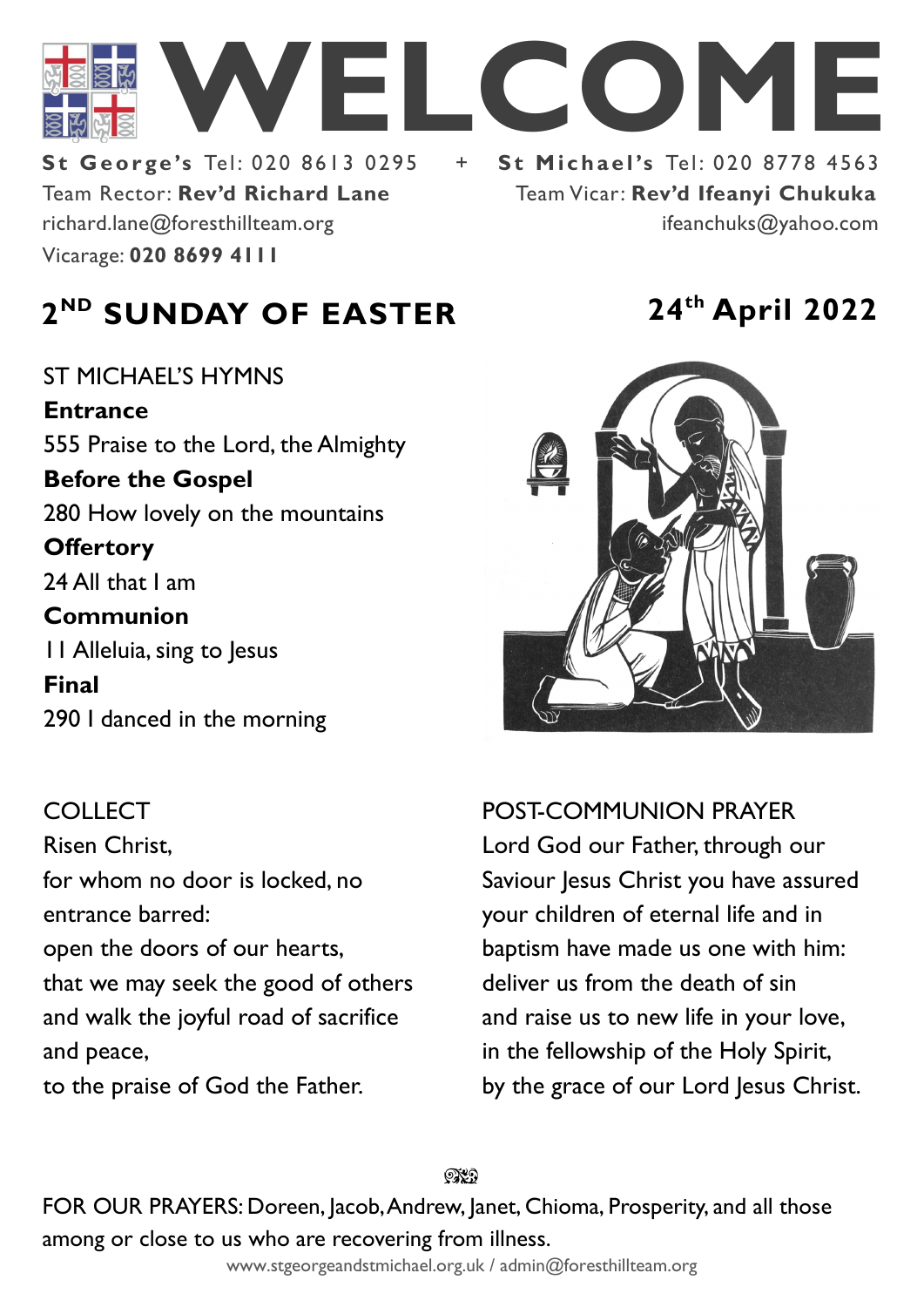## GIVE A LITTLE

Help support the work at St Michael's. You can easily donate online using this QR code—scan it with your camera and it will take you directly to the donations page –or ask for our contactless device that you can use to donate with your credit or debit card.



# **EVENTS THIS WEEK**

*Monday 25 April* Hall: 09:30-11:30 -Toddler Group

*Tuesday 26 April* Hall: 09:30-11:30 - Toddler Group Hall: 18:30 - 20:00– Pilates

*Wednesday 27 April* Church: 09:30-11:30 -Toddler Group

*Thursday 28 April* St George's: 20:00 - **APCM**

*Saturday 30 April* Hall: 09:00-17:00—7th Day Adventists *Sunday 1 May* Church 10:00 - Holy Communion in church and on YouTube Hall 13:00-17:00 - I AM Church

 $@$ 

## **UPCOMING EVENTS**

BLUEBELL WALK On **Sunday 1 May 2022**, Susie and Mo will be doing the Bluebell Walk to raise funds for St Christopher's Hospice. Please support them if you can!

*Sunday 8 May* Church 10:00 - **Sunday School**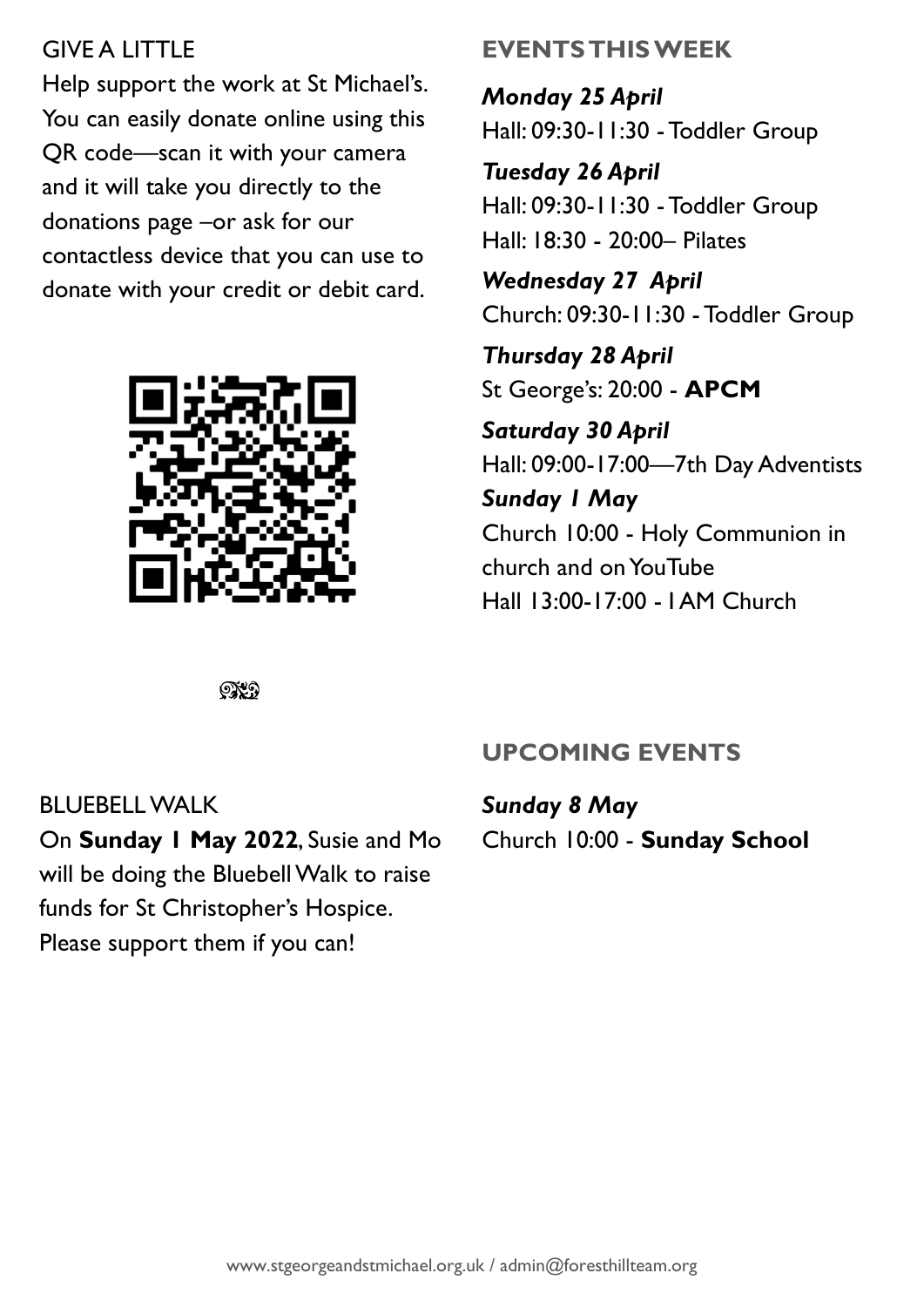#### NT: Acts 5: 27—32 (NLT)

<sup>27</sup> Then they brought the apostles before the high council, where the high priest confronted them.<sup>28</sup> "We gave you strict orders never again to teach in this man's name!" he said. "Instead, you have filled all Jerusalem with your teaching about him, and you want to make us responsible for his death!" <sup>29</sup> But Peter and the apostles replied, "We must obey God rather than any human authority.<sup>30</sup> The God of our ancestors raised Jesus from the dead after you killed him by hanging him on a cross. <sup>31</sup> Then God put him in the place of honour at his right hand as Prince and Saviour. He did this so the people of Israel would repent of their sins and be forgiven. <sup>32</sup>We are witnesses of these things and so is the Holy Spirit, who is given by God to those who obey him."

 $932$ 

GOSPEL: John 20: 19 - end (NLT) <sup>19</sup> That Sunday evening the disciples were meeting behind locked doors because they were afraid of the Jewish leaders. Suddenly, Jesus was standing there among them! "Peace be with you," he said. <sup>20</sup> As he spoke, he showed them the wounds in his hands and his side. They were filled with joy when they saw the Lord!  $21$  Again he said,"Peace be with you. As the Father has sent me, so I am sending you." <sup>22</sup> Then he breathed on them and said, "Receive the Holy Spirit.<sup>23</sup> If you forgive anyone's sins, they are forgiven. If you do not forgive them, they are not forgiven."

<sup>24</sup> One of the twelve disciples, Thomas (nicknamed the Twin), was not with the others when Jesus came. <sup>25</sup> They told him, "We have seen the Lord!" But he replied, "I won't believe it unless I see the nail wounds in his hands, put my fingers into them, and place my hand into the wound in his side." <sup>26</sup> Eight days later the disciples were together again, and this time Thomas was with them. The doors were locked; but suddenly, as before, Jesus was standing among them."Peace be with you," he said. <sup>27</sup> Then he said to Thomas,"Put your finger here, and look at my hands. Put your hand into the wound in my side. Don't be faithless any longer. Believe!"